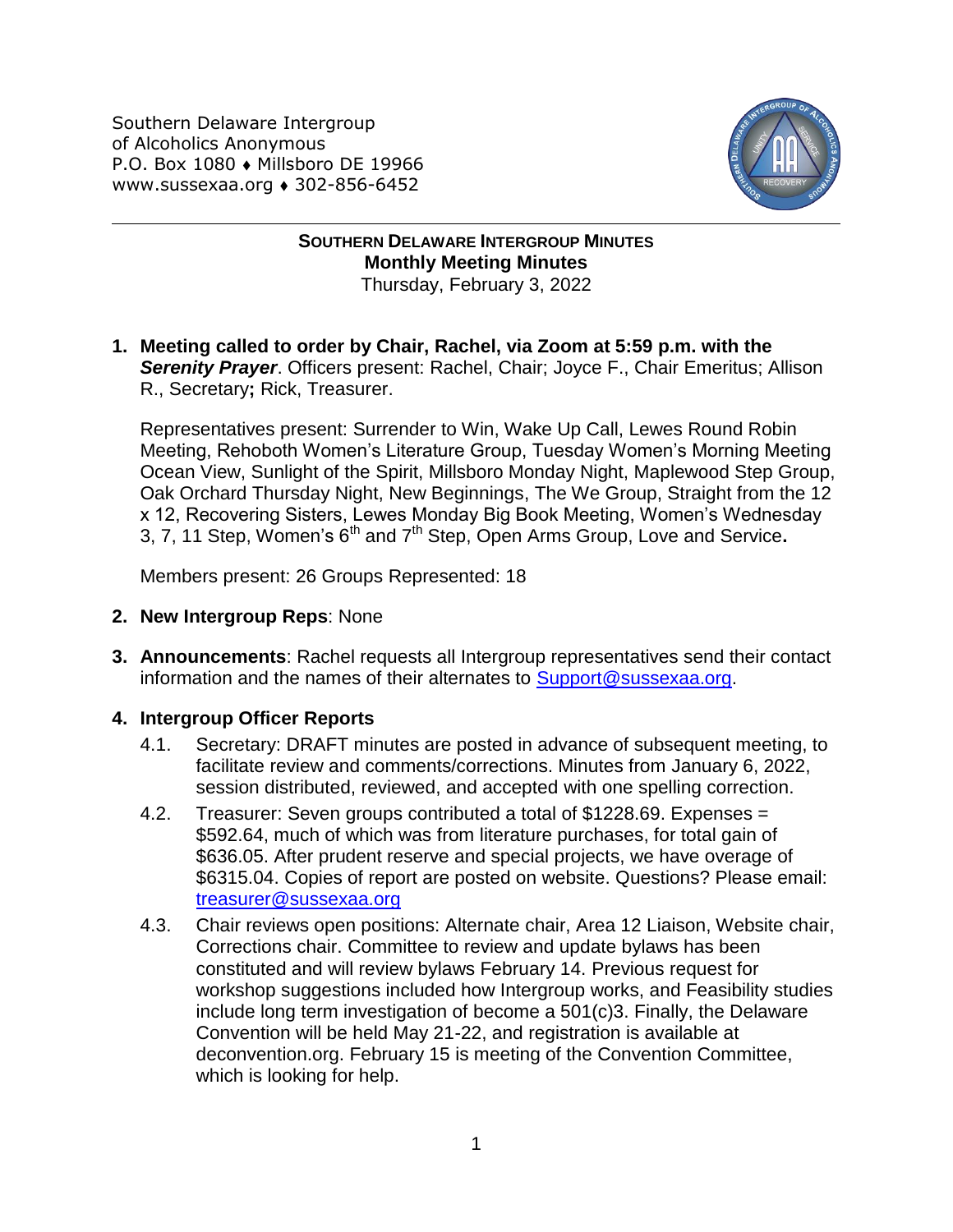## **5. Intergroup Committee Reports**

- 5.1. **Accessibility:** No report. Opportunities to collaborate, volunteers, or questions? [accessiblility@sussexaa.org](mailto:accessiblility@sussexaa.org)
- 5.2. **Answering Service:** 201 calls for January, at cost of \$171.71. Please contact [sussexsupport@sussexaa.org](mailto:sussexsupport@sussexaa.org) to get on the list of volunteers.
- 5.3. **Archives:** Chip is working to get all materials to archive in Millsboro.
- 5.4. **BTG/Treatment**: Dede reports BTG was slow in January, with no requests for volunteer contacts. BTG has taken over scheduling Wednesday meeting for Banyan, and the schedule is open for groups to take meeting beginning June and beyond. For more information and volunteer forms, contact [btg@sussexaa.org.](mailto:btg@sussexaa.org)
- 5.5. **Corrections**: Need new chair.
- 5.6. **Crest**: Phyllis has a new contact and hopes to get some literature in, if not in person meetings.
- 5.7. **CPC:** Kristan is new chair, trying to make contact to see if we can bring meetings to the professional community. Volunteers or questions about CPC? Email [cpc@sussexaa.org.](mailto:cpc@sussexaa.org)
- 5.8. **Liaison Area 12**: Open position.
- 5.9. **Literature**: Paul reports Intergroup will maintain discount of 10% off list price of all materials out of World Services, plus free shipping. We have "As Bill Sees It" books, which had been on back order. Anyone anticipating a sizeable order should reach out with direct questions or requests to: [literature@sussexaa.org](mailto:literature@sussexaa.org)
- 5.10. **PI**: Stacey is the new chair and she is looking for folks from homegroups in the beach area to help with literature drops. Also looking for foot soldiers to go to restaurants and other locales. We have a master list of locations, and chair requests intergroup reps reach out if there are areas not being served, or if supplies at a particular site are depleted: [pi@sussexaa.org.](mailto:pi@sussexaa.org)
- 5.11. **Special Events**: Eamon not present. Rachel reports no news on April Gratitude Breakfast. Date is not yet set. We have put down a deposit for the Bash at the Beach, set for Sunday, September 18, in Cape Henlopen.
- 5.12. **Website/Tech Committee**: 1952 unique visitors in January many of whom were first-time visitors - and 14,000 page views. Website has been updated to draw in newcomers. The committee submitted a budget, and the minutes and budget will be posted at sussexaa.org. Looking for technical support for committee, and still looking for new chair. Suggestions, updates to meeting list, or volunteers: [support@sussexaa.org.](mailto:support@sussexaa.org)
- **6. Old Business**: None.
- **7. New Business**: None.
- **8. Close**: Meeting adjourned at 6:32 p.m. with recital of *Responsibility Declaration.*